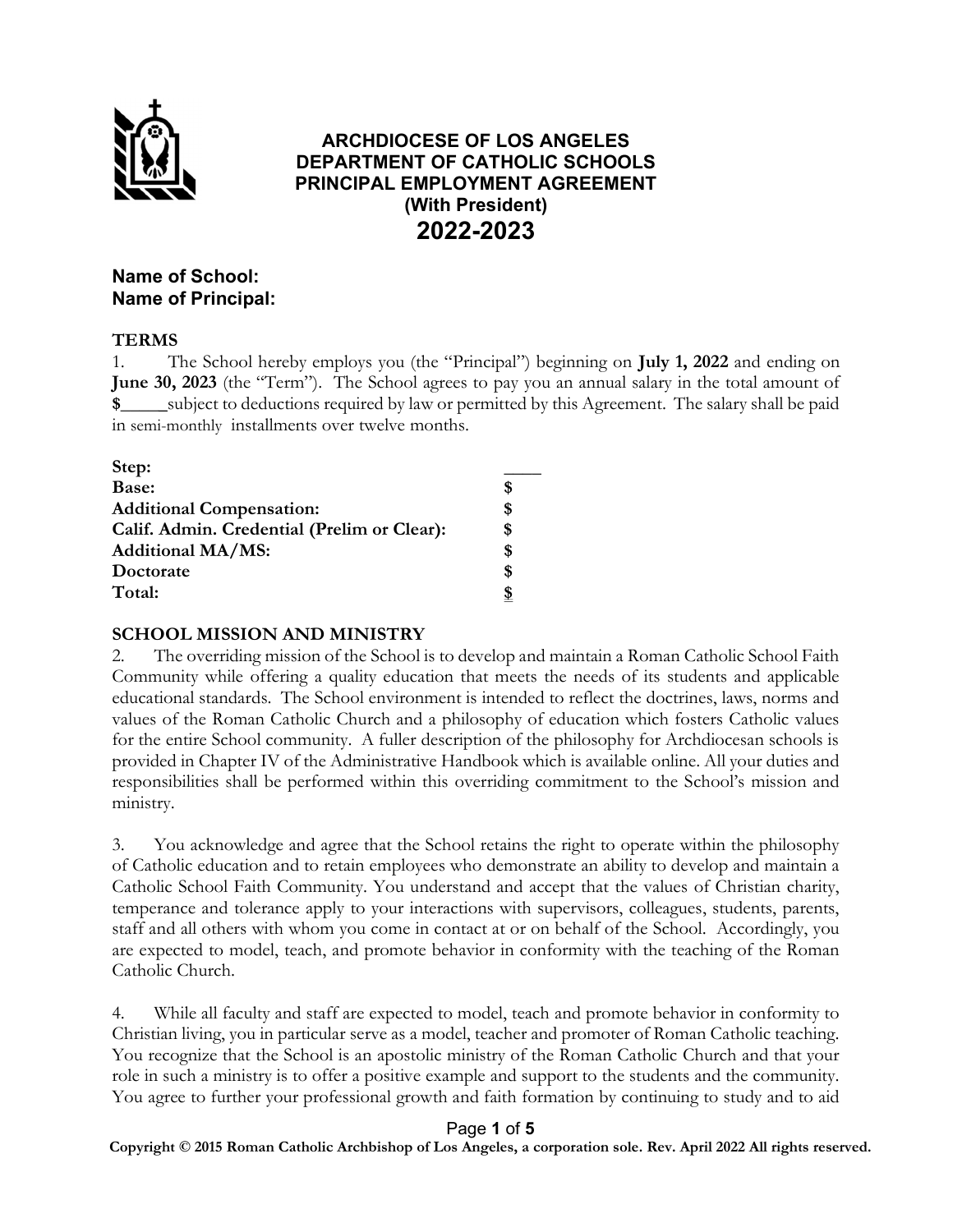in the Christian formation of the School's students, faculty and staff by exemplifying Christian characteristics in your own actions.

### RESPONSIBILITIES

5. You agree to devote your full time to performing your duties as Principal. You are the chief educational leader of the School who reports to the President and to the Department of Catholic Schools (DCS). You are charged with maintaining, enhancing and administering the School's mission and ministry and its educational program, standards and student enrollment within its fiscal and operating parameters and constraints; for implementing the School's and the Archdiocese's policies and guidelines; along with the President, for managing the budget; and for ensuring the safety of the School. You shall supervise and oversee the School's faculty and staff; promote the professional growth of faculty and staff; maintain effective positive relations with the president, pastor(s), parents, other schools and the parish and civic community; and actively foster an atmosphere in which a community of faith can flourish. Your duties are set forth in the Job Description that is found in the Archdiocesan Administrative Handbook and is incorporated into this Agreement.

### PERFORMANCE OF DUTIES

6. At all times during the Term of this Agreement, you shall strictly adhere to all of the School's and Archdiocese's rules and regulations, now or subsequently in effect, governing your conduct and your rendition of services.

7. Performance of your duties under the Agreement shall be subject to the supervision of the President over all phases of the work and subject to the advice and direction of the DCS.

8. You agree to conduct yourself with due regard to public conventions and morals, and agree not to do or commit any act or thing that will tend to degrade you in society or bring you into public hatred, contempt, scorn or ridicule, or that will tend to shock, insult or offend the community, or tend to embarrass the School, the Archdiocese or the Roman Catholic Church.

9. The Administrative personnel of the Archdiocese and the President (and the Pastor of a Parish School) will be available at reasonable times during normal business hours to discuss School problems and other administrative matters of particular or special interest to you.

10. You agree to enter upon and perform your duties at the time, places, and for the periods prescribed by the DCS and President [or the Pastor]. You shall at all times faithfully render all of the services that may be required of and from you by the terms of this Employment Agreement, to the reasonable satisfaction of the DCS and President [or the Pastor]. The DCS and President [or the Pastor] reserve the right to transfer you to other administrative or instructional positions within the School.

## **BENEFITS**

11. You are eligible for health, disability, retirement and other insurance benefits as described in the Archdiocesan Benefits Guide, which will be provided to you from time to time. You are insured under a liability insurance policy while acting within the scope of your duties as an employee. This policy does not apply to injury, sickness, disease or death or destruction caused intentionally by you or at your direction, as defined by and/or excluded in the insurance policy.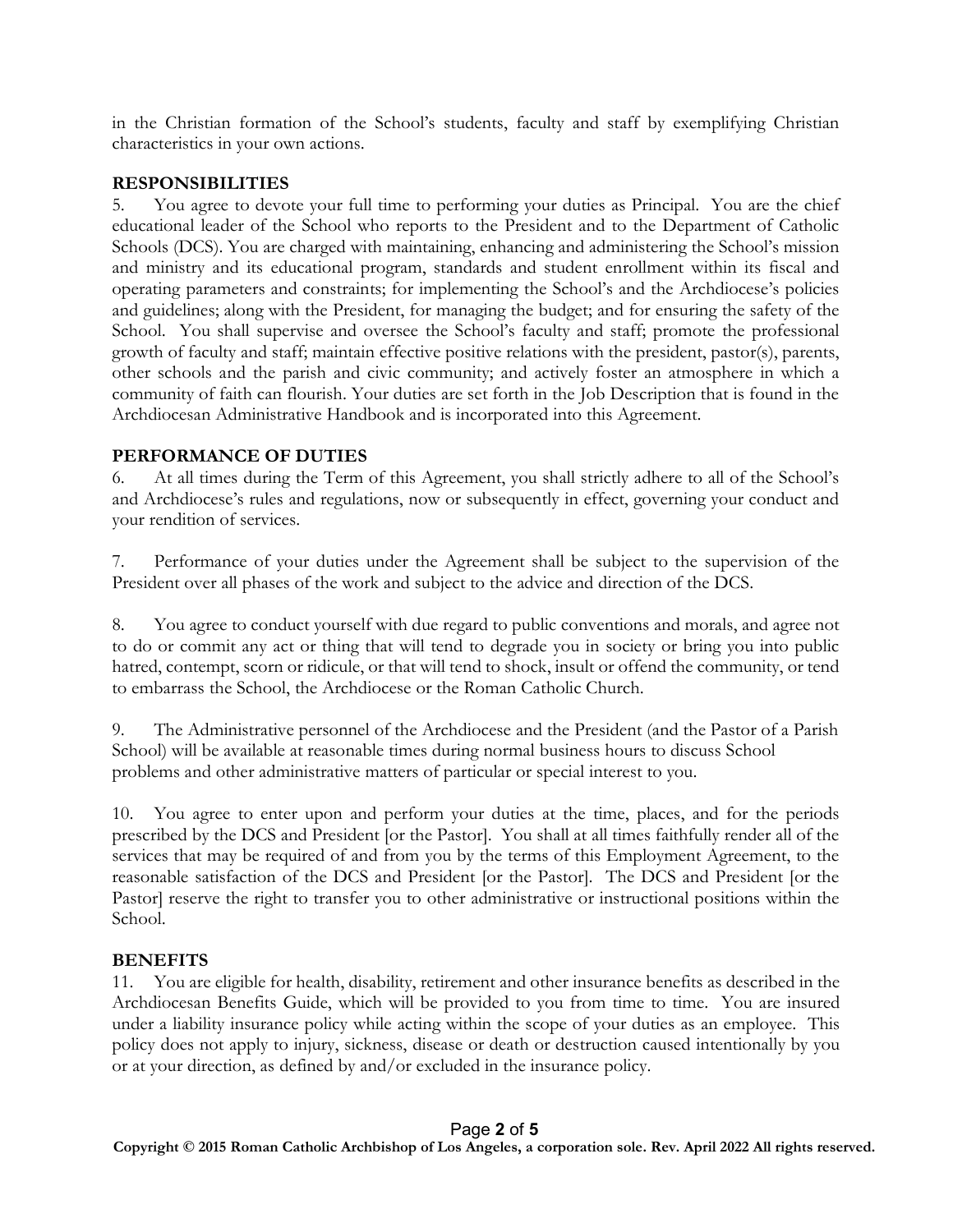12. You are eligible for sick days and paid and unpaid leaves as set forth in the Employee Handbook for the School which is issued by the School and the Archdiocese from time to time. You are eligible for 15 paid days of summer vacation after having completed the first year as a school administrator and 25 paid holidays designated by the Department of Catholic Schools. The designated holidays include Christmas and Easter break. You shall schedule your summer vacation at such times as the School is not in session. Under rare circumstances you may request permission to take unused summer vacation days (no more than one or two days at a time) while school is in session. Unused summer vacation time (from the 15 days) does not accrue from year to year; therefore, if you have not used all your earned summer vacation by the end of the Term of this Agreement, the School will include the amount of unused summer vacation time earned in your last paycheck issued under this Agreement.

## REHIRE

13. You are employed for the Term of this Agreement only. You have no tenure rights or other property rights in employment at the School. Except as provided below, the Archdiocese and President [or the Pastor] have no obligation, express or implied, to reemploy you or to continue to adhere to this Agreement beyond its Term.

14. If the DCS and President (or the Pastor of a Parish School) does not wish to retain your services for an additional term following this Agreement, you will be notified in writing on or before May 15. If you do not wish to be considered for employment by the School for the following year, you will so notify the DCS and President (or the Pastor of a Parish School) in writing on or before April 1. In the absence of a notice by either party, this Agreement will lapse under its own terms.

15. You shall have no right to employment or preferential treatment regarding employment at any other school located in the Archdiocese or any other Catholic school. Furthermore, if the School closes for any reason this Agreement will be considered terminated on the official date of closure and no further salary payments shall be due under this Agreement. In the event that the School experiences financial difficulties requiring cutbacks in operations, including staffing, you agree that your salary may be subject to renegotiation during the Term of this Agreement or you may be laid off. In the event of a layoff prior to the expiration of the Term of this Agreement, the School will provide you with a final paycheck for days worked and 30 days' termination pay in lieu of any salary remaining under this Agreement.

## TERMINATION

- 16. This Agreement may be terminated by the Archdiocese or President for just cause, with or without notice, and no further salary payments shall be due. Causes for termination include, but are not limited to:
- a. Failure to carry out any of the responsibilities encompassed by this Agreement.
- b. Failure to support and embody the mission and ministry of the School.
- c. Unprofessional or unethical conduct, insubordination, unauthorized disclosure of confidential information, or habitual or unreasonable tardiness or absence from duties.
- d. Inappropriate physical or social contact with students during school or otherwise.
- e. Any criminal, immoral or unethical conduct that relates to your duties or that brings discredit to the School, the Archdiocese or the Roman Catholic Church.
- f. Unauthorized possession of, or working under the influence of, controlled substances (except prescription medication taken as prescribed), intoxicants, or alcohol.

## Page 3 of 5

Copyright © 2015 Roman Catholic Archbishop of Los Angeles, a corporation sole. Rev. **April 2022** All rights reserved.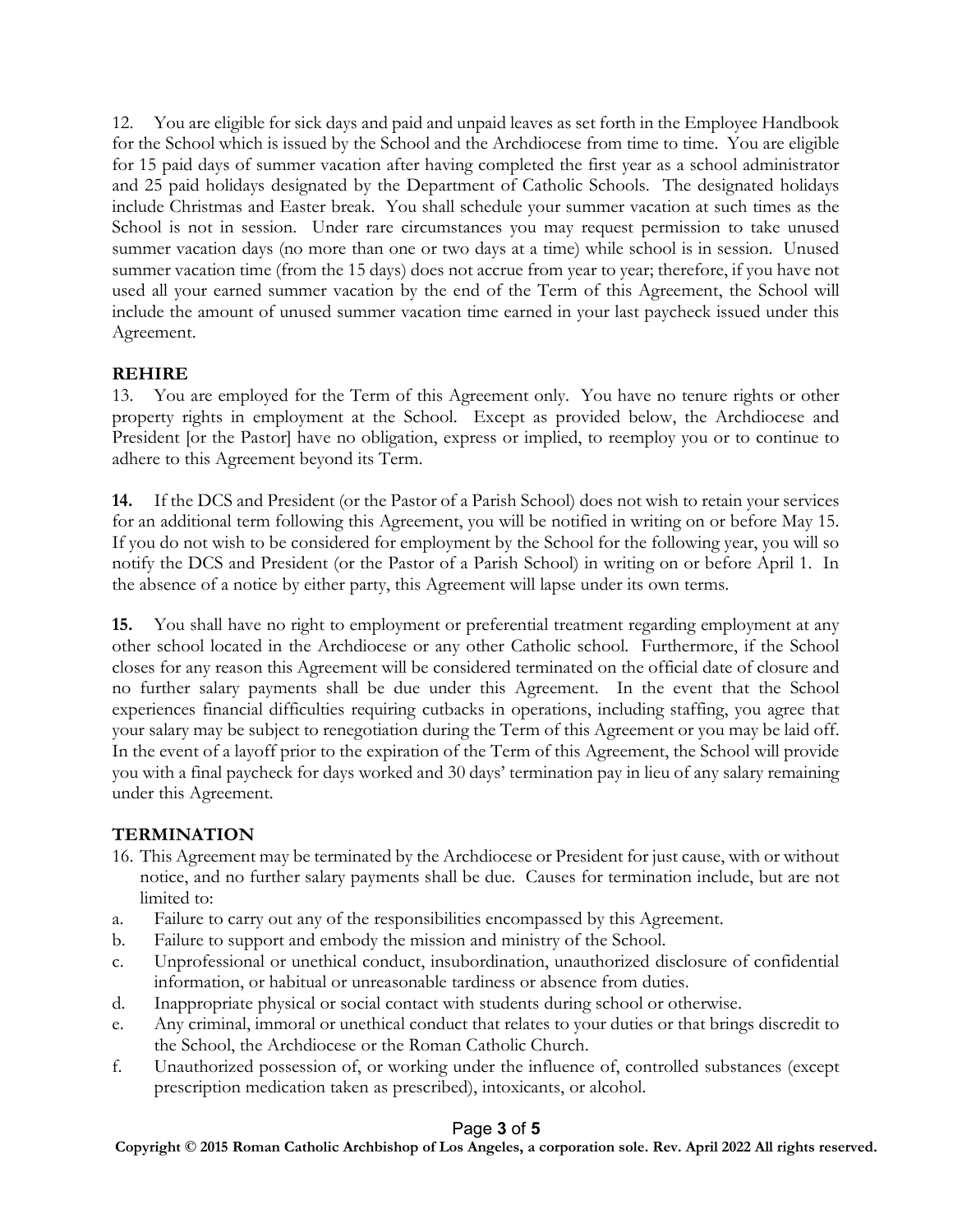- g. Threatening or causing bodily harm to others or other coercive and/or intimidating acts, or any verbal or physical harassment.
- h. Having a diploma, credential, permit, license or certificate denied, revoked or suspended.
- i. Falsification of documents, such as providing false or misleading information on a Principal application, resume, personnel record, professional or character reference, academic transcript, degrees or credentials.
- j. Maintaining by word or act a position contrary to the ordinary teaching of the Catholic Church
- k. Any other breach of the terms of this Agreement.

17. Either you or the DCS and President may terminate this Agreement without cause, for any reason within the sole discretion of the terminating party, upon thirty (30) working days' prior written notice to the other party. The final date of employment shall be established in a manner that is consistent with applicable law and on a time frame that is determined by the DCS and President. If the Agreement is terminated in accordance with this provision, you shall only be due one month's salary. However, you may not terminate employment under this Agreement if the termination is effective during the thirty (30) days immediately prior to the beginning of the school year except by mutual agreement with the DCS. You acknowledge that a breach by you of this provision is a grave ethical violation, may harm the educational program for the students and may cause expenses and damages to the School.

18. The DCS or President in coordination with the Archdiocese may terminate this Agreement if you are unable to perform the essential functions of your position and reasonable accommodation is not available or required under applicable laws.

19. Failure by the President or the DCS to invoke discharge on one occasion for occurrence of a matter constituting a cause for discharge shall not affect the right of the School or the DCS to invoke discharge when the same or a different cause for discharge arises at a later date.

## SEVERABILITY

20. If, for any reason, any one or more of the provisions of this Agreement shall be held or deemed to be legally invalid or unenforceable, that shall not have any effect on any of the other provisions of this Agreement, all of which shall remain in full force and effect.

## ENTIRE AGREEMENT

21. This Agreement and the Archdiocesan Benefits Guide contains the complete and entire agreement between the parties, and it supersedes all prior offers, agreements, commitments, understandings, whether oral or written. No changes to this Agreement may be made except by a document signed by all parties.

## DISPUTE RESOLUTION

22. You, the President and the Archdiocese agree to attempt to resolve any disputes in good faith. Any unresolved disputes between the parties arising out of or in any way related to this Agreement shall be subject to the Formal Complaint Investigation Process of the Archdiocese and no claim may be filed in any other forum until all procedures have been fully discharged. This clause is intended to provide a speedy, economical and exclusive forum for resolving claims; its existence shall not imply any limitations upon the School's or the Archdiocese's right to manage its affairs or terminate any